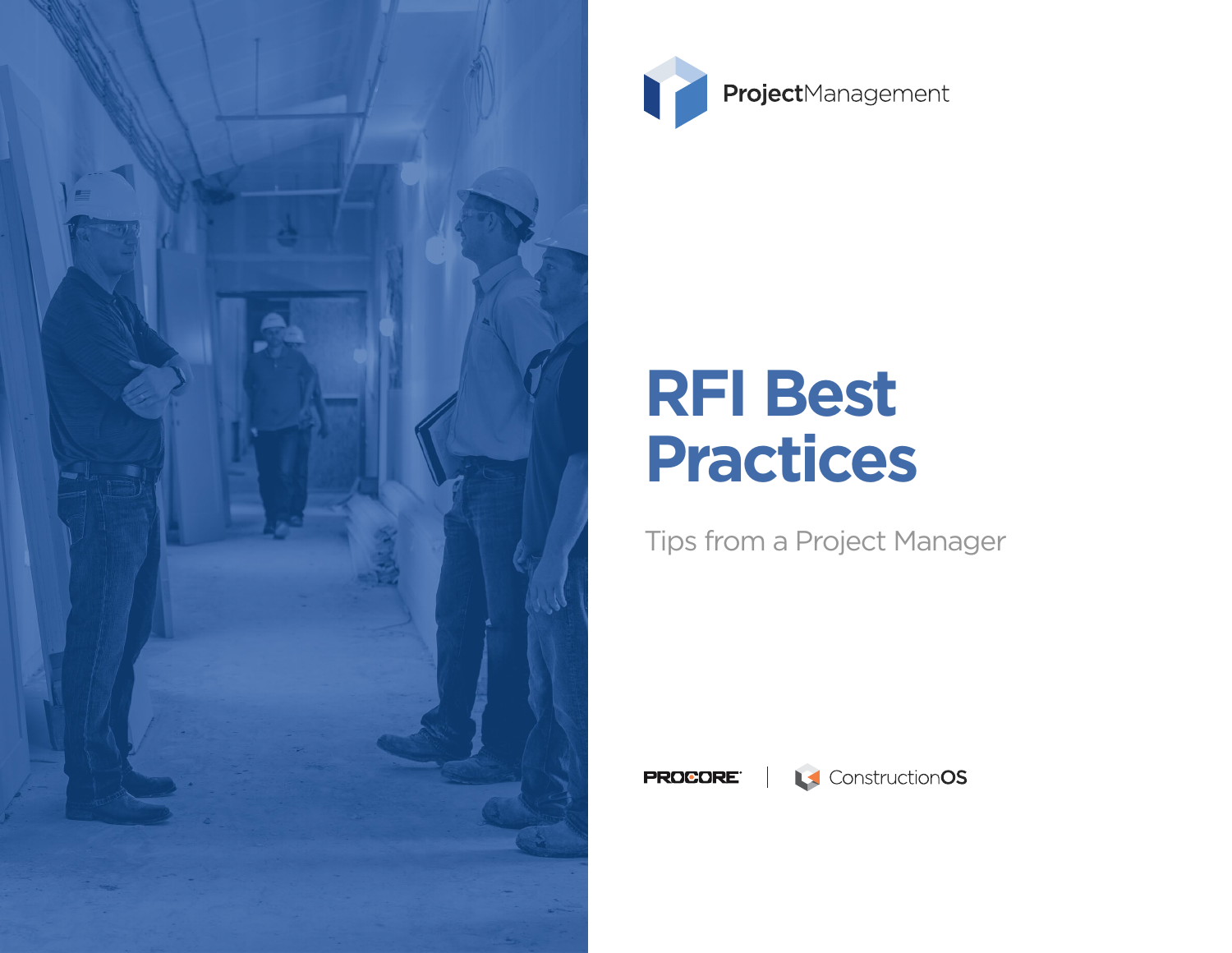Looking back to ancient architecture, its unlikely that the people who built Stonehenge stopped to chisel out a question, send it to the owner, pass it on to the architect and then wait for a response. While we can't determine how it really happened, it seems doubtful that this type of process was in place. More likely, there could have been some builders standing around, probably telling a couple inappropriate jokes, and then they started talking about how to stack rocks. So how has this process changed?

### **LOOKING ON THE TIMELINE OF BUILDING HISTORY, DOCUMENTING QUESTIONS FOR LIABILITY PURPOSES IS PROBABLY A RELATIVELY NEW INVENTION, BUT IT MAKES SENSE.**

Contracts, building departments, OSHPD, DSA, FDA, licensing, and every other regulatory and liability reason, creates a need for thorough documentation. Both the increased likelihood of a lawsuit, and the potential cost has rightfully mandated stricter management practices. Alas, efficiency suffered at the hand of mitigating risk.

Wouldn't it be nice if every project facilitated a big room, architects onsite, and other dedicated resources to resolve problems? Unfortunately, this is hardly ever the case in our society, although historically, it has worked efficiently. Despite technological developments including cell phones, emails, and text messages,

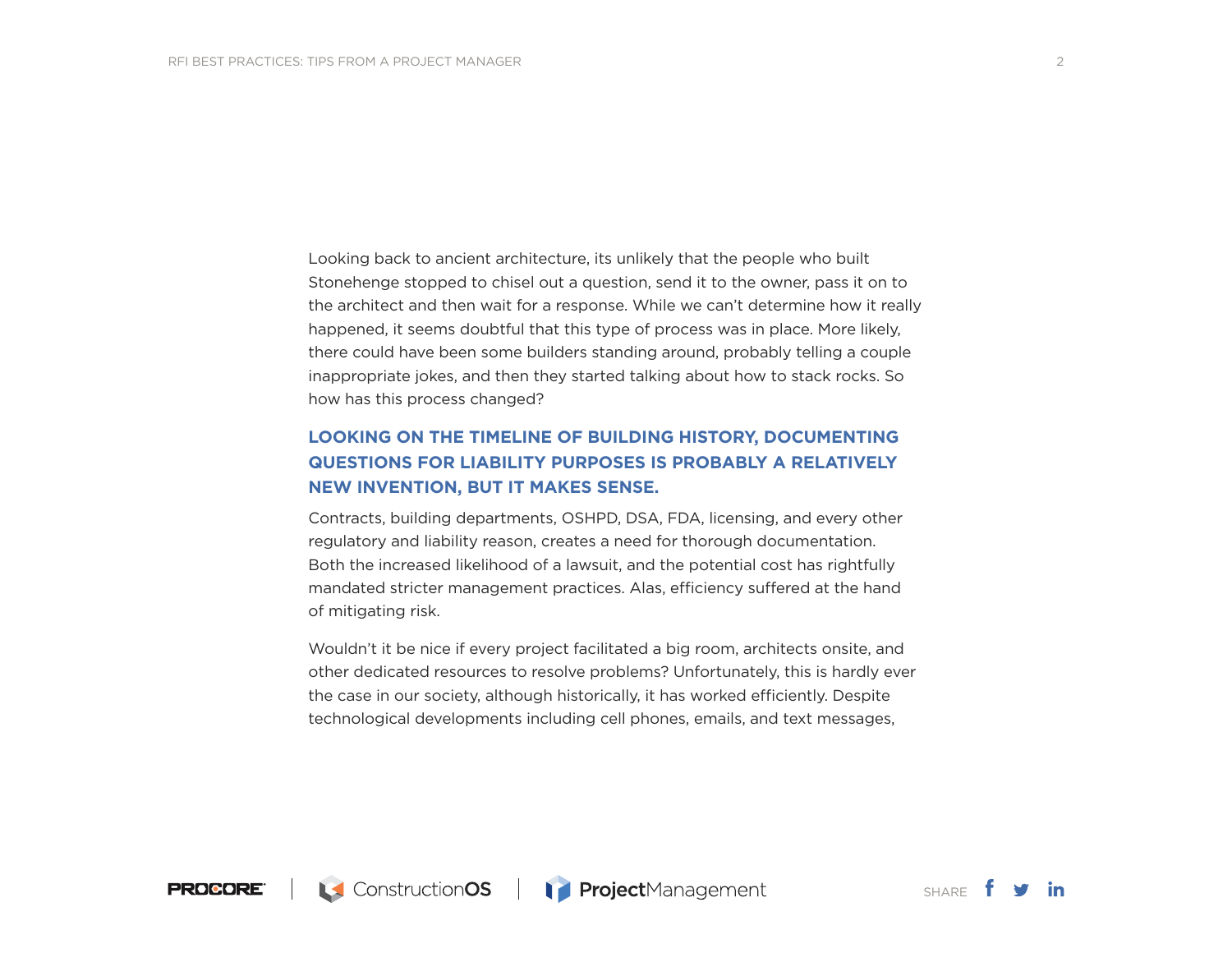talking face to face when possible is the most efficient way to solve problems. While these other methods are more accessible, many elements of communication are lost or misunderstood in the process.

The trouble with our society seems to have something to do with balancing efficiency and risk. Our goal should be to gain efficiency while mitigating risk.

Here are some thoughts on efficiency for RFIs today and thoughts on how we can improve our process to handle RFIs more efficiently while mitigating risk in the future.

These types of vague and uninformative RFIs are not helpful to anyone. Yet, as an owner's representative, questions like this still come up all of the time.

### **THE FOLLOWING TIPS WILL HELP YOU WRITE EFFECTIVE RFIS**

#### **EXAMPLE 1**

"Detail 16 on sheet A9.3 does not work"

**EXAMPLE 2**

"Explain RFI-0034"

3

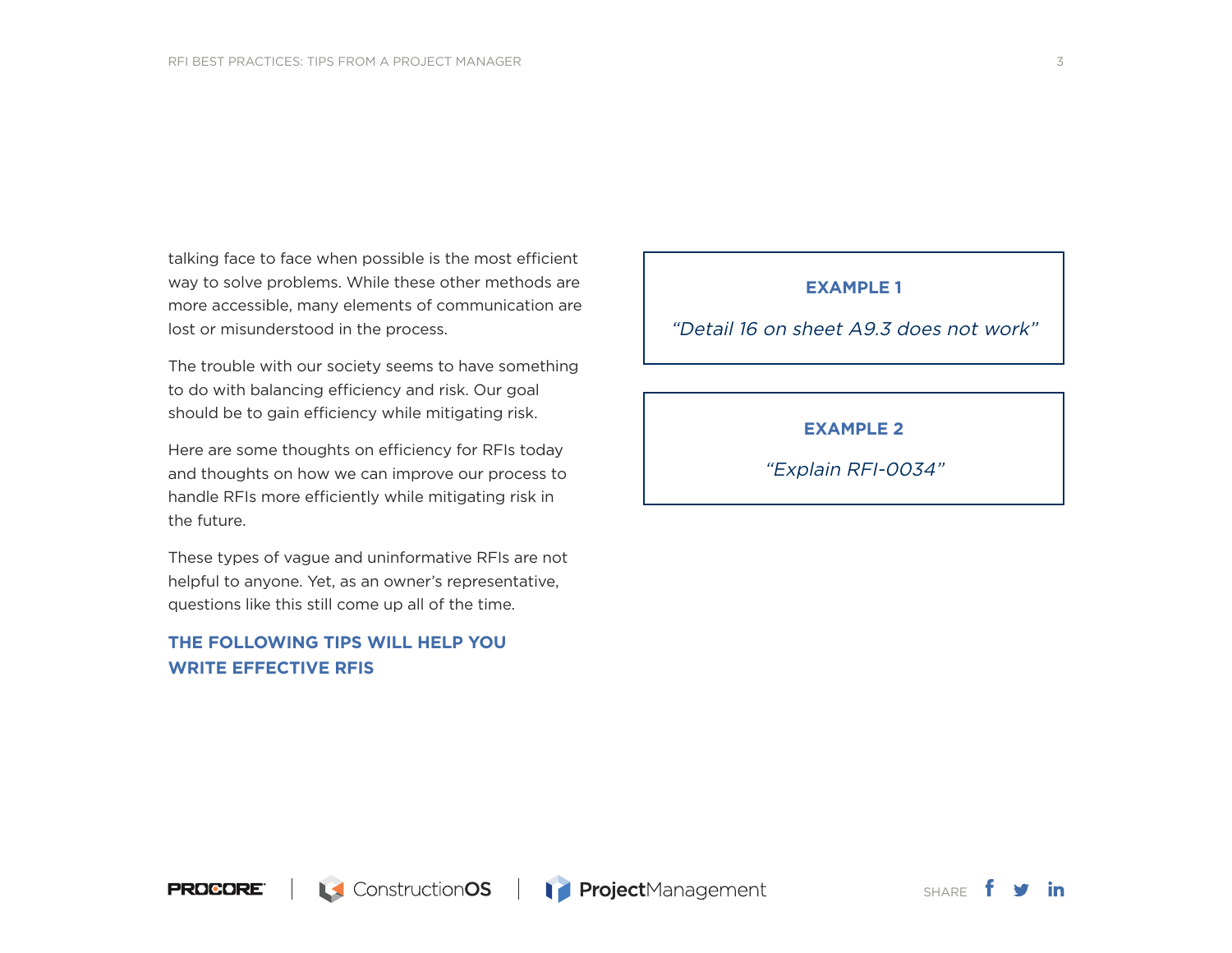## **Table of Contents**

| $\mathbf{L}$ | Be Sure to Ask a Question                          |    |
|--------------|----------------------------------------------------|----|
|              | II. Provide Context to the Issue                   |    |
|              | III. Provide Drawings, Sketches, Pictures or Video |    |
|              | IV. Provide a Suggested Solution                   | 11 |
|              | V. Conclusion                                      |    |

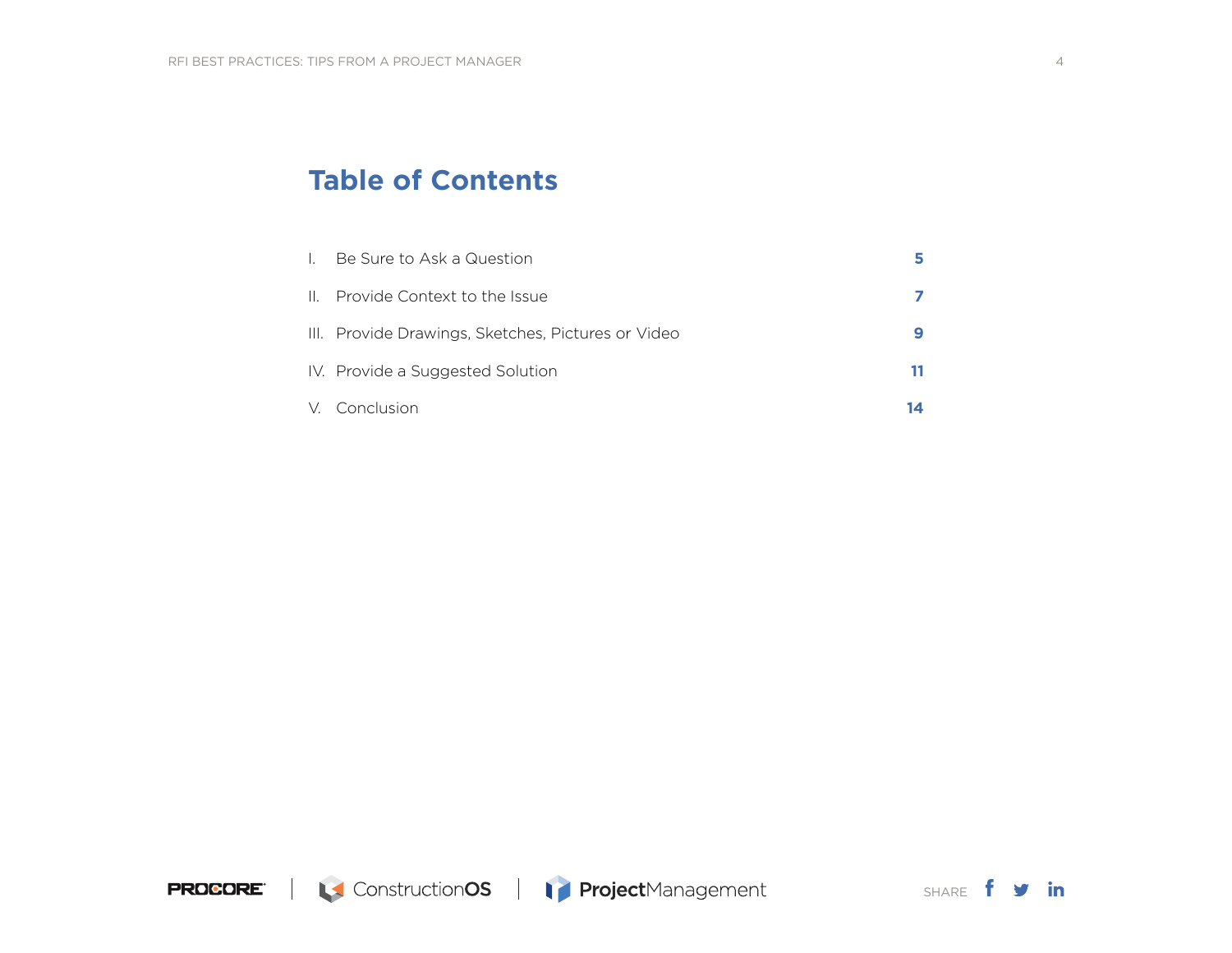<span id="page-4-0"></span>

# Be Sure to I.Ask a Question

While it seems self-evident, contractors send requests for information without question marks.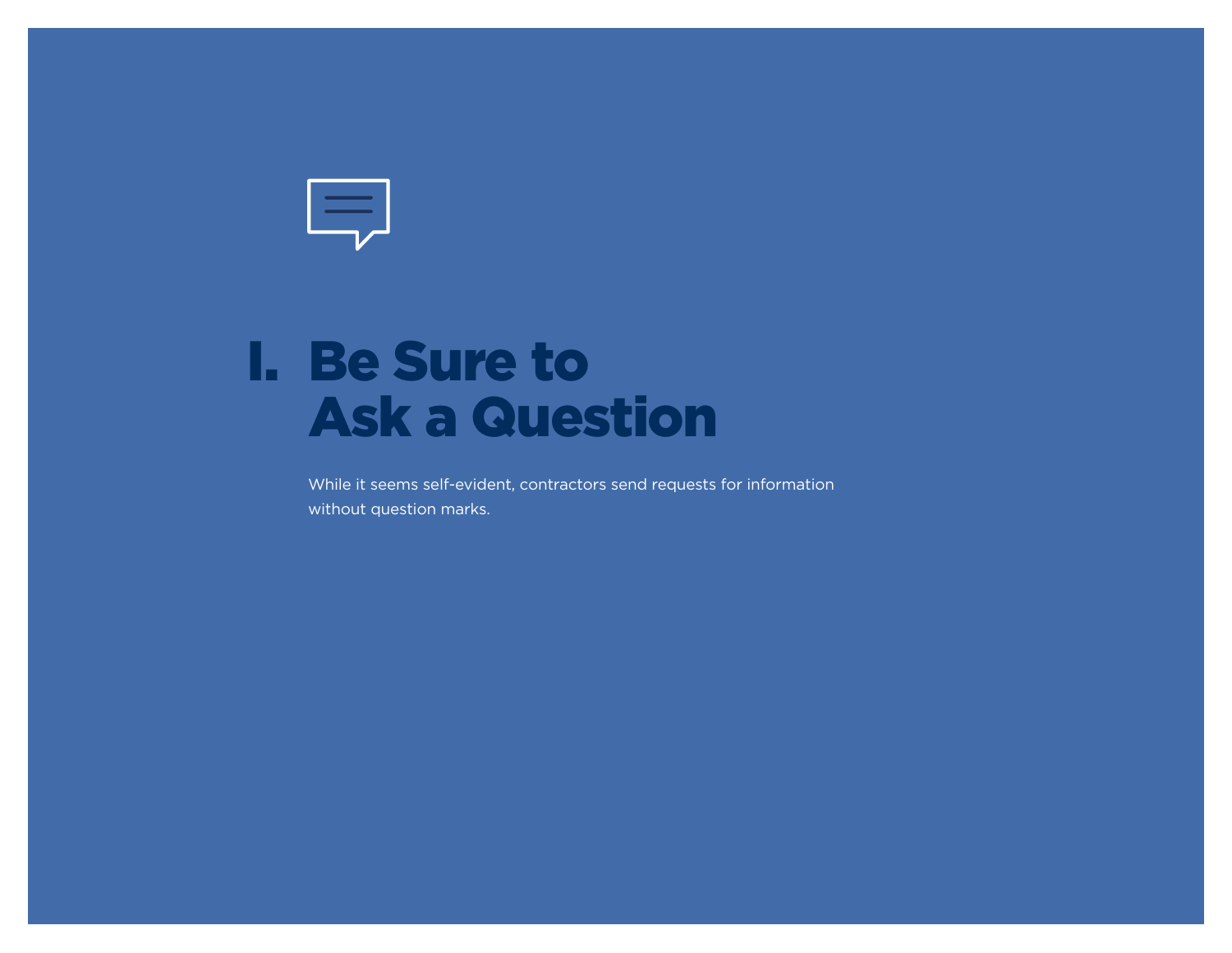#### **IN ORDER TO REQUEST INFORMATION, THERE MUST BE A QUESTION.**

It's very important to give the architect something specific to respond to.

In order to efficiently process and respond to RFIs, each must contain only one specific question. RFIs shouldn't be loaded up with 30 different questions. Multiple questions and mixing issues in an RFI create confusion and delays in response time.





SHARE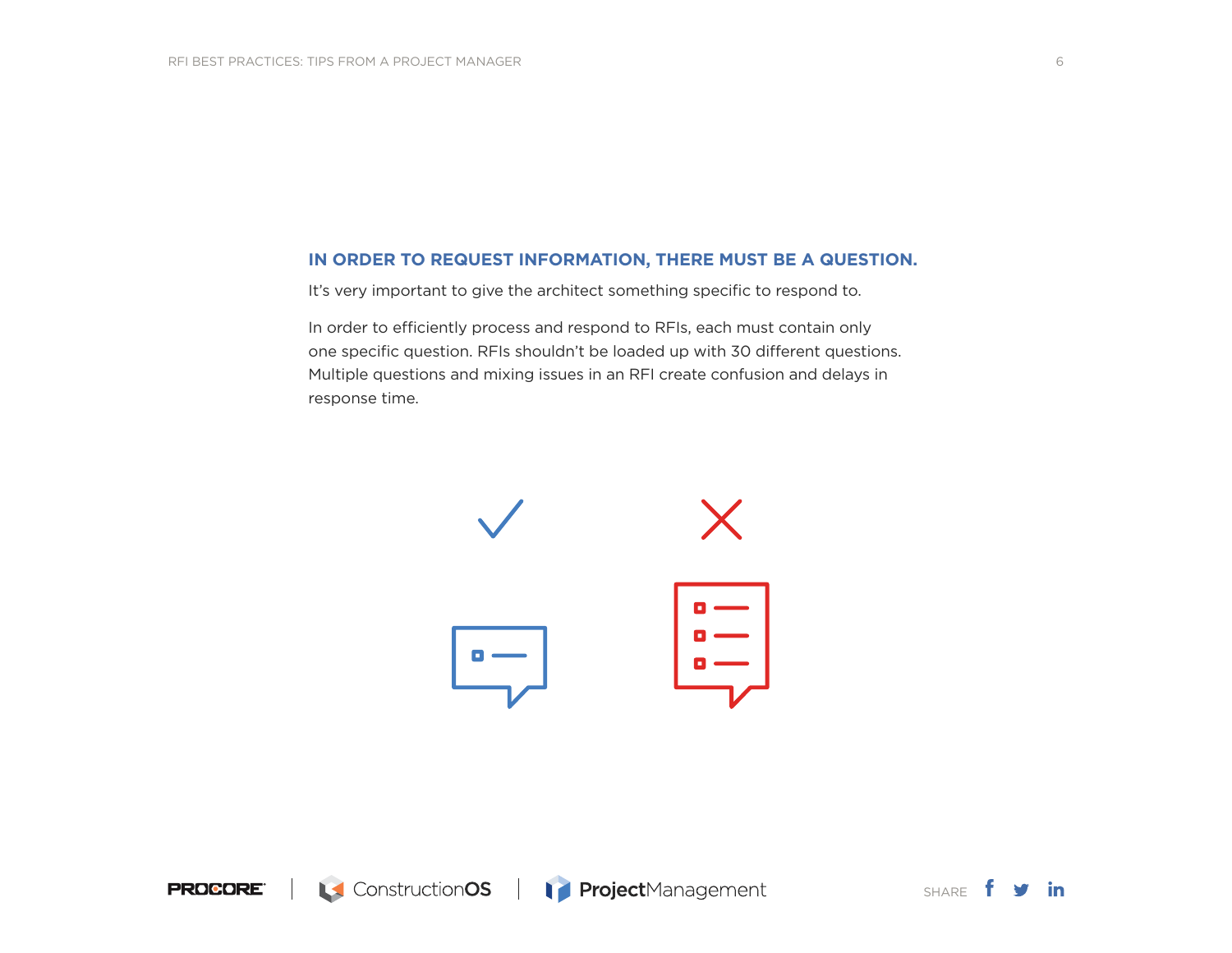<span id="page-6-0"></span>

# II. Provide Context to the Issue

Providing context to the single question has been the most influential factor in obtaining a good response.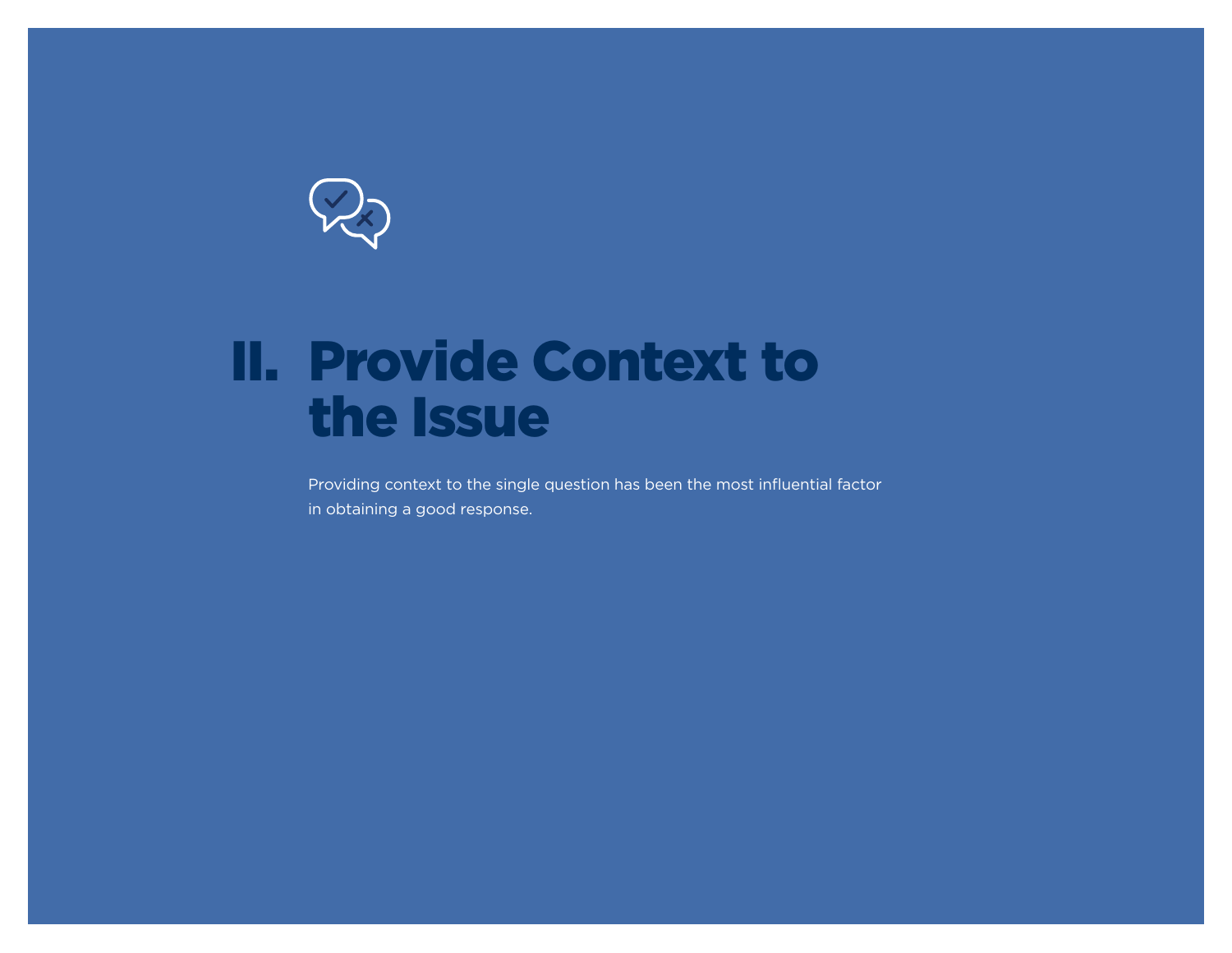Routinely, I receive questions that make perfect sense to ONLY those who have heard a conversation onsite. The question must be asked so that anyone can understand the issue.

### **GETTING AN RFI BACK THAT CREATES ANOTHER RFI IS PAINFUL AND HORRIBLY INEFFICIENT.**

| What is the conflict? | Where is the problem?       |
|-----------------------|-----------------------------|
| Who is impacted?      | <b>Which sheet/details?</b> |
| What is impacted?     | When do you need it?        |
|                       |                             |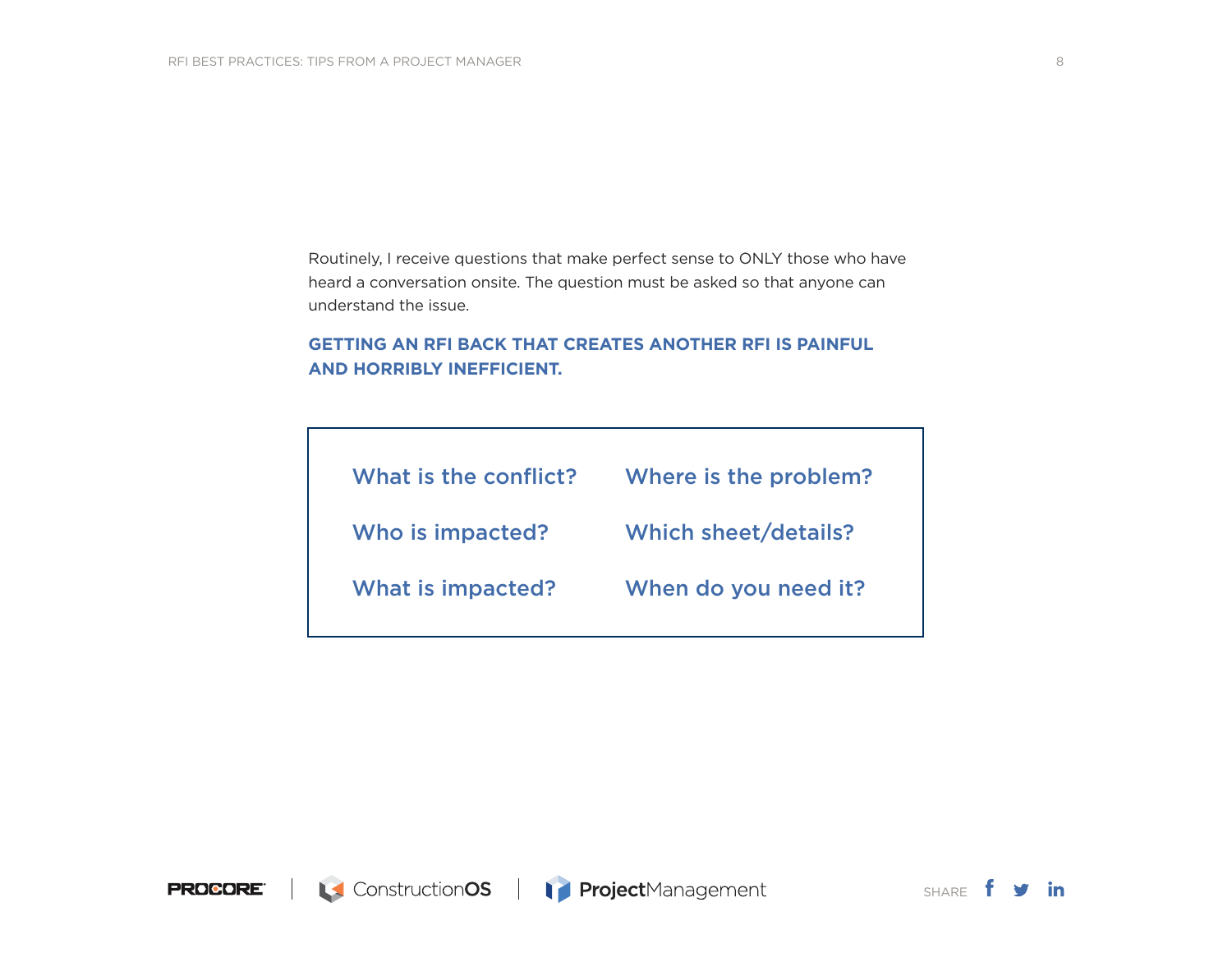<span id="page-8-0"></span>

# III. Provide Drawings, Sketches, Pictures or Video

A picture is worth a 1000 words, except in an RFI where it's probably worth more.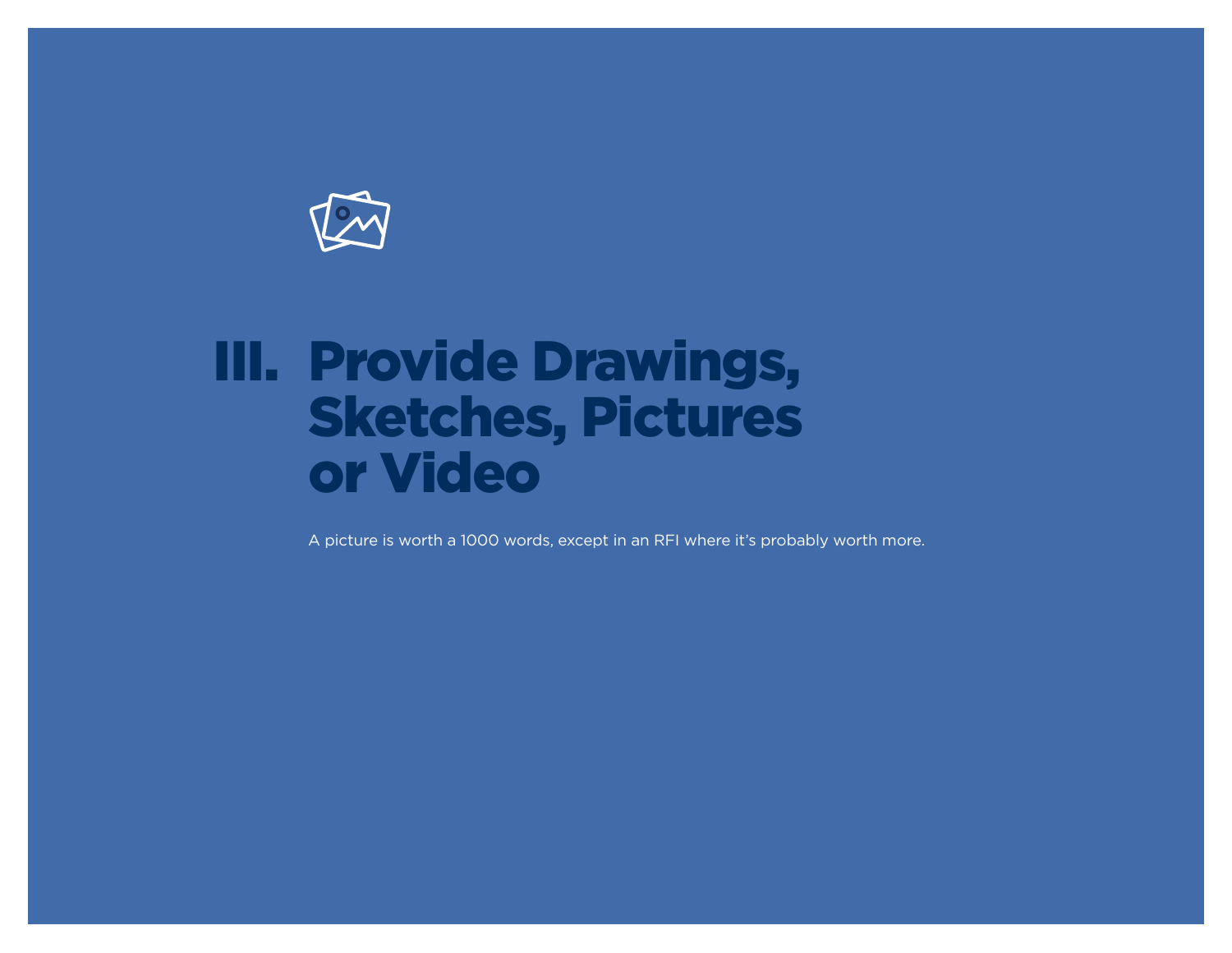## **MEDIA IS TREMENDOUSLY HELPFUL IN PART TO GIVE CONTEXT BUT ALSO TO SPEED UP THE UNDERSTANDING OF THE ISSUE.**

The odds are, if you're in this business you probably have good spatial skills and a picture makes it easy to understand. However, even with a beautiful picture, RFIs still need an explanation and a single point of focus.



**PROCORE®** 

SHARE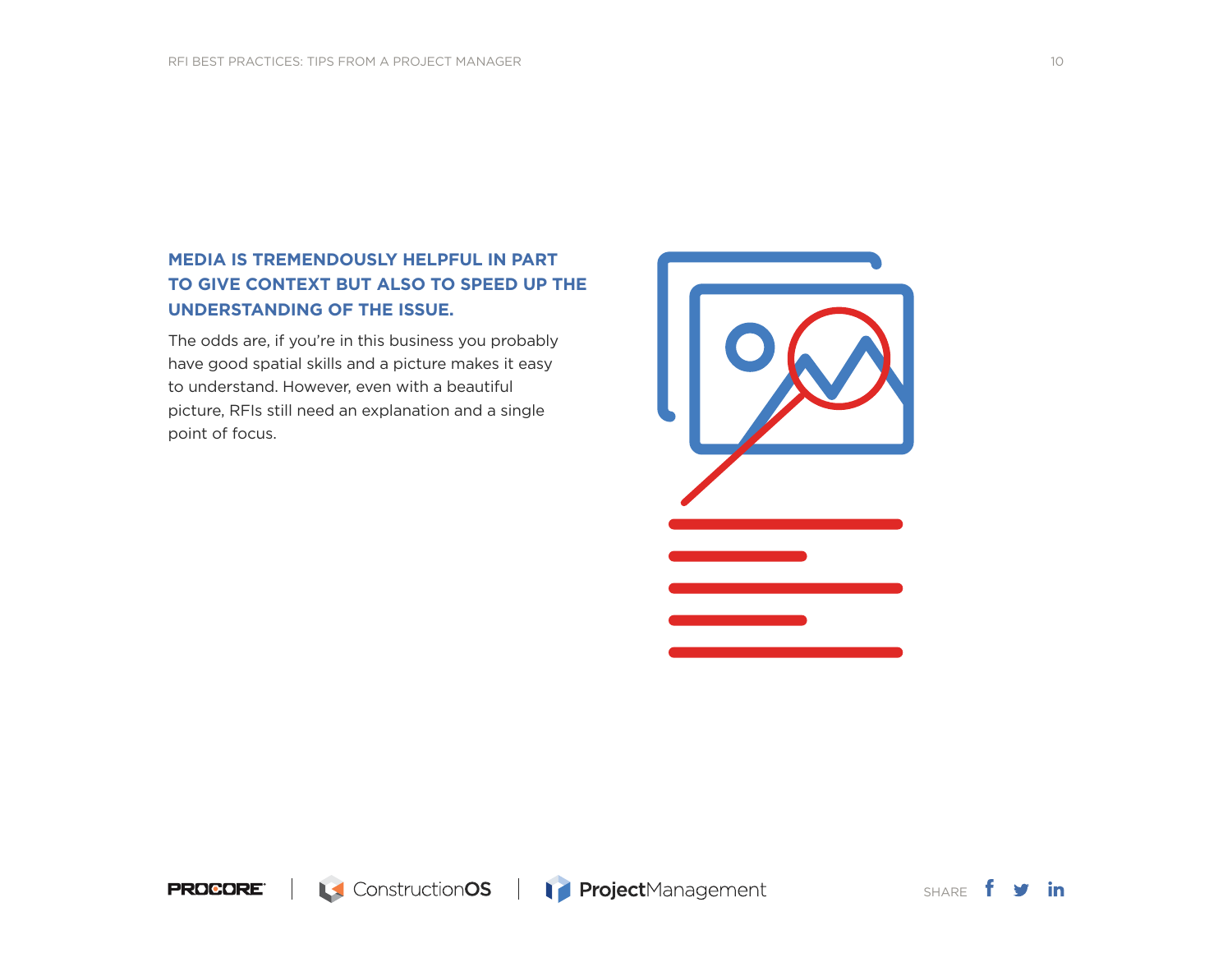<span id="page-10-0"></span>

# IV. Provide a Suggested Solution

Architects spend 6 years in college because they love design.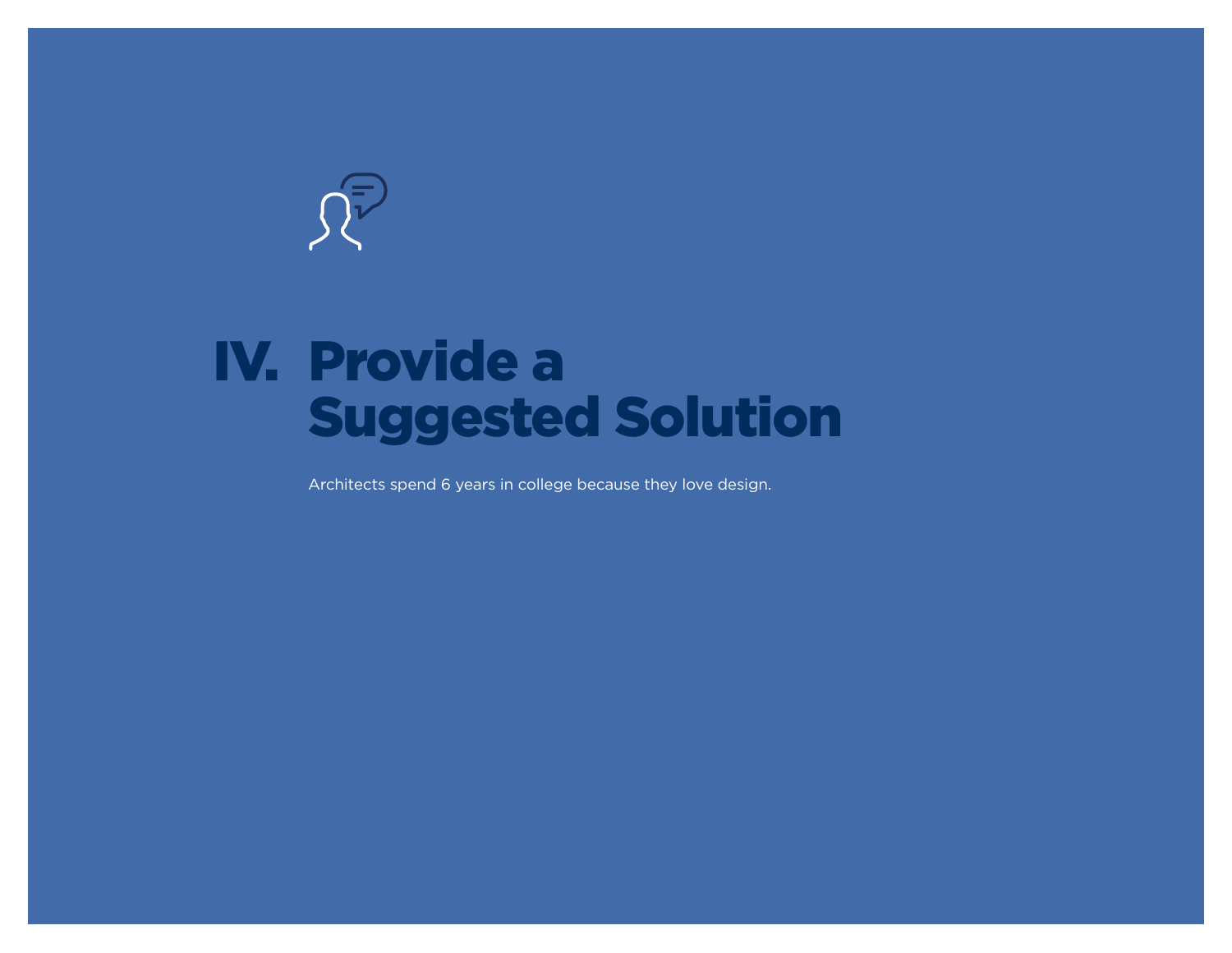As a GC, you are the building expert. Direct the design team in a direction that will work best for the project.

So far we've focused on the questions because with a good question, answers are much easier to come by. Architects however, are not off the hook. Good answers have a simple formula; they answer the question. Easy right?

#### **A good answer should include:**

#### **1. NO QUESTIONS**

When an RFI comes in from an architect with questions in the response, it is commonly sent back.

Under no circumstances should architects answer questions with questions. If you need more information, do the research prior to responding.

#### **2. A RECOMMENDATION INSTEAD OF OPTIONS**

In some situations, multiple options may be acceptable to the design team. However, when the response comes back as "either option is acceptable" it doesn't help the documentation process. By providing a recommendation, you keep everyone moving in the same direction without any surprises.



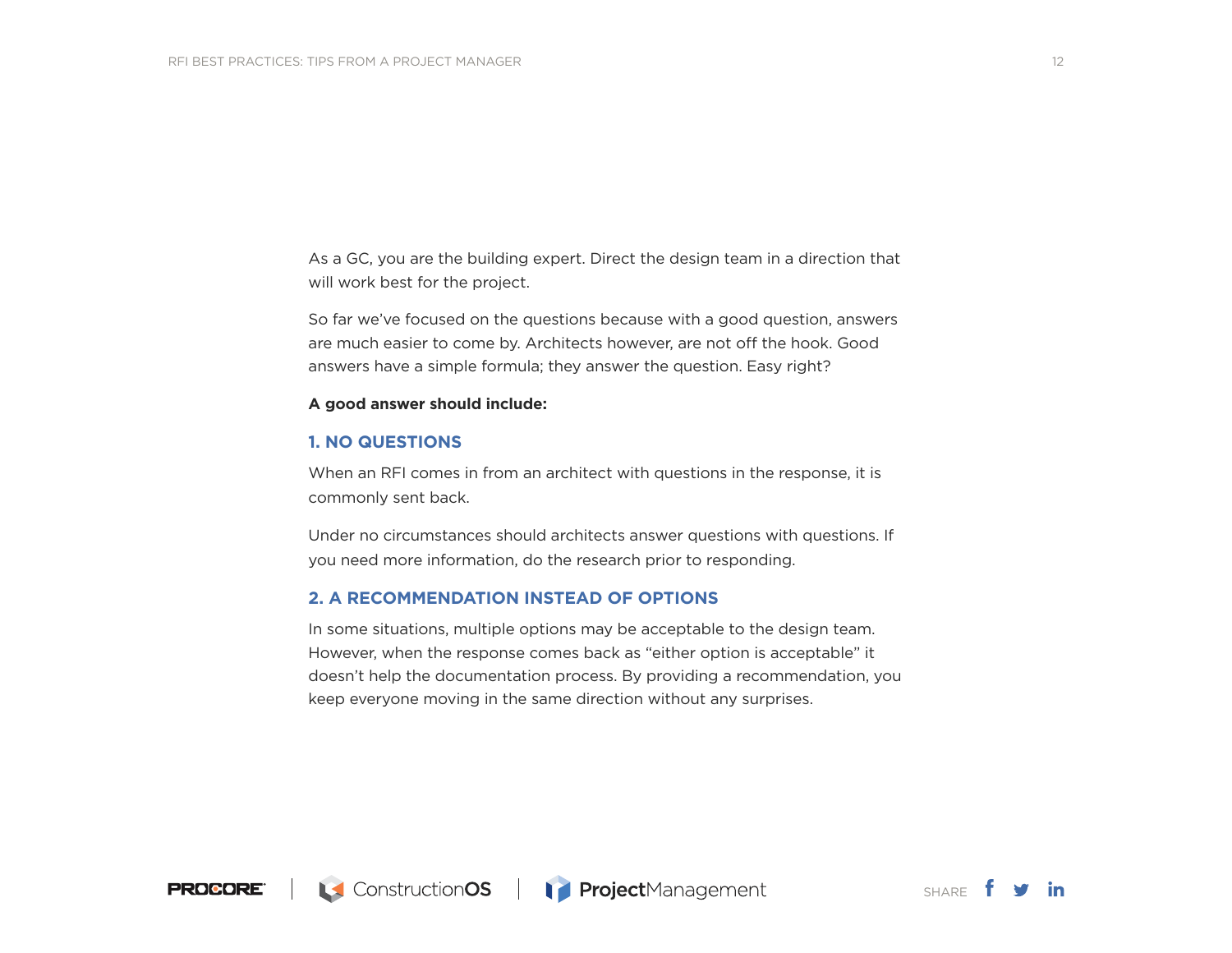#### **3. A COMPLETE ANSWER TO THE QUESTION**

Answer the complete question so that the team knows what to do. This ensures that no remaining issues stall the project.

### **GOOD QUESTIONS AND GOOD ANSWERS SPEED UP THE PROCESS OF GETTING INFORMATION BACK TO THE PEOPLE ACTUALLY DOING THE WORK. THIS IS WHAT PROJECT MANAGERS WANT.**

RFIs requiring additional RFIs (or more questions to be answered) are wastes of time.

For example, our healthcare facility has a rigid workflow process for RFIs. GCs send RFIs to the owner, and then they are reviewed and sent on to the architect and design team.

After the RFI is answered it follows the same process in reverse. This process was modeled after a paper construction world and there are pro's and con's to the methodology. One of the good things about this

process is that everyone has buy in, but the downside is that it can be inefficient.

## **WHAT IF THERE WAS A WAY TO LEVERAGE CURRENT TECHNOLOGY TO PROVIDE A SPACE WHERE MULTIPLE INDIVIDUALS COULD VIRTUALLY DISCUSS THE ISSUE, ASK QUESTIONS AND PROVIDE AN OFFICIAL ANSWER?**

Without the ties to a paper construction world, we can rethink the RFI process. For all of the reasons we listed above, we must document the question, the answer, and in our case, the owners approval as well.

The RFI process actually seems closer to a blog post than a letter sent in the mail. What if we had a specific online project community with a forum that allowed members of the project team to ask questions, respond, endorse, and solve problem similar to how we did many years ago, face-to-face.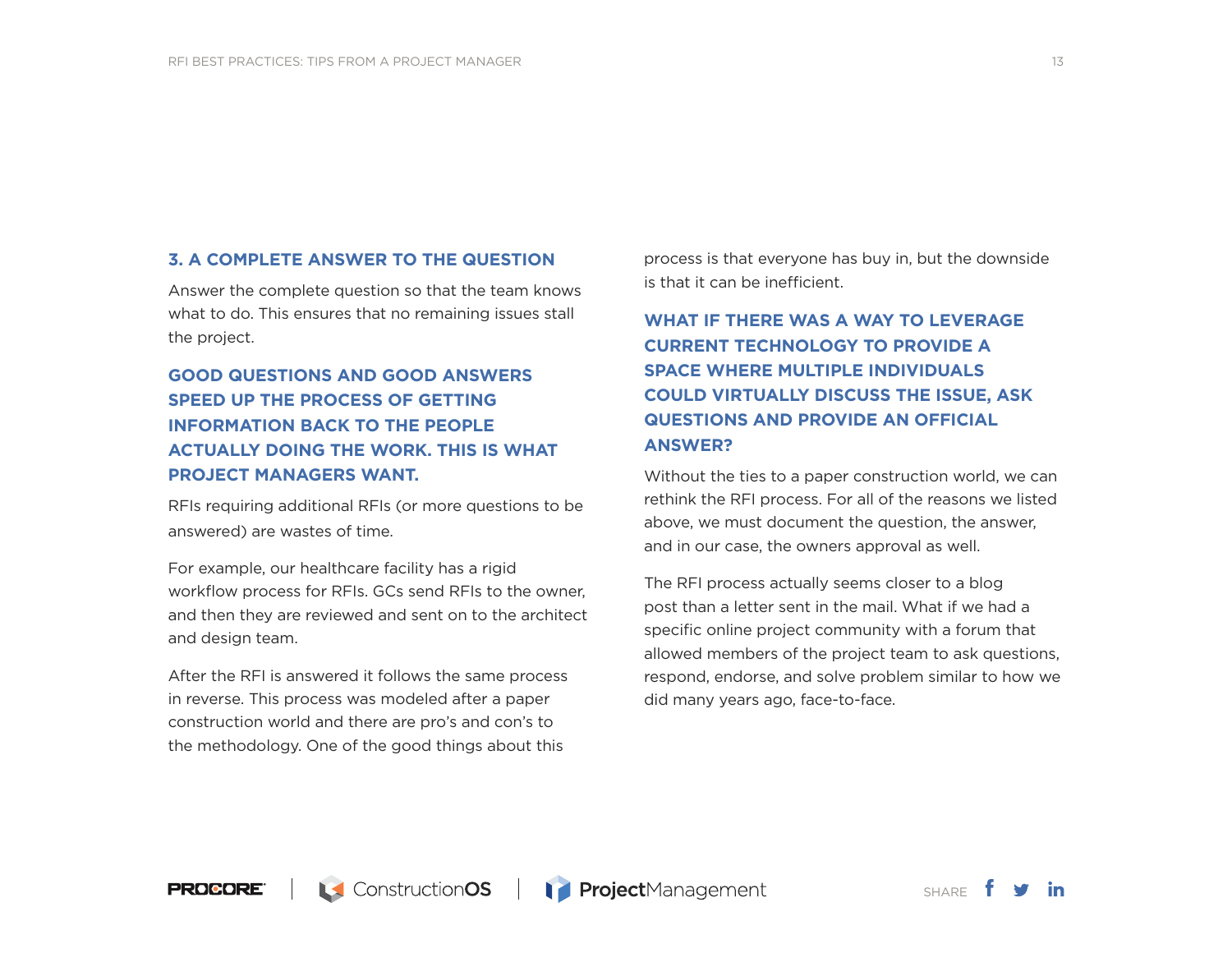<span id="page-13-0"></span>

# V. Conclusion

Economic and social factors are requiring the construction industry to leverage emergent social software platforms to increase efficiency.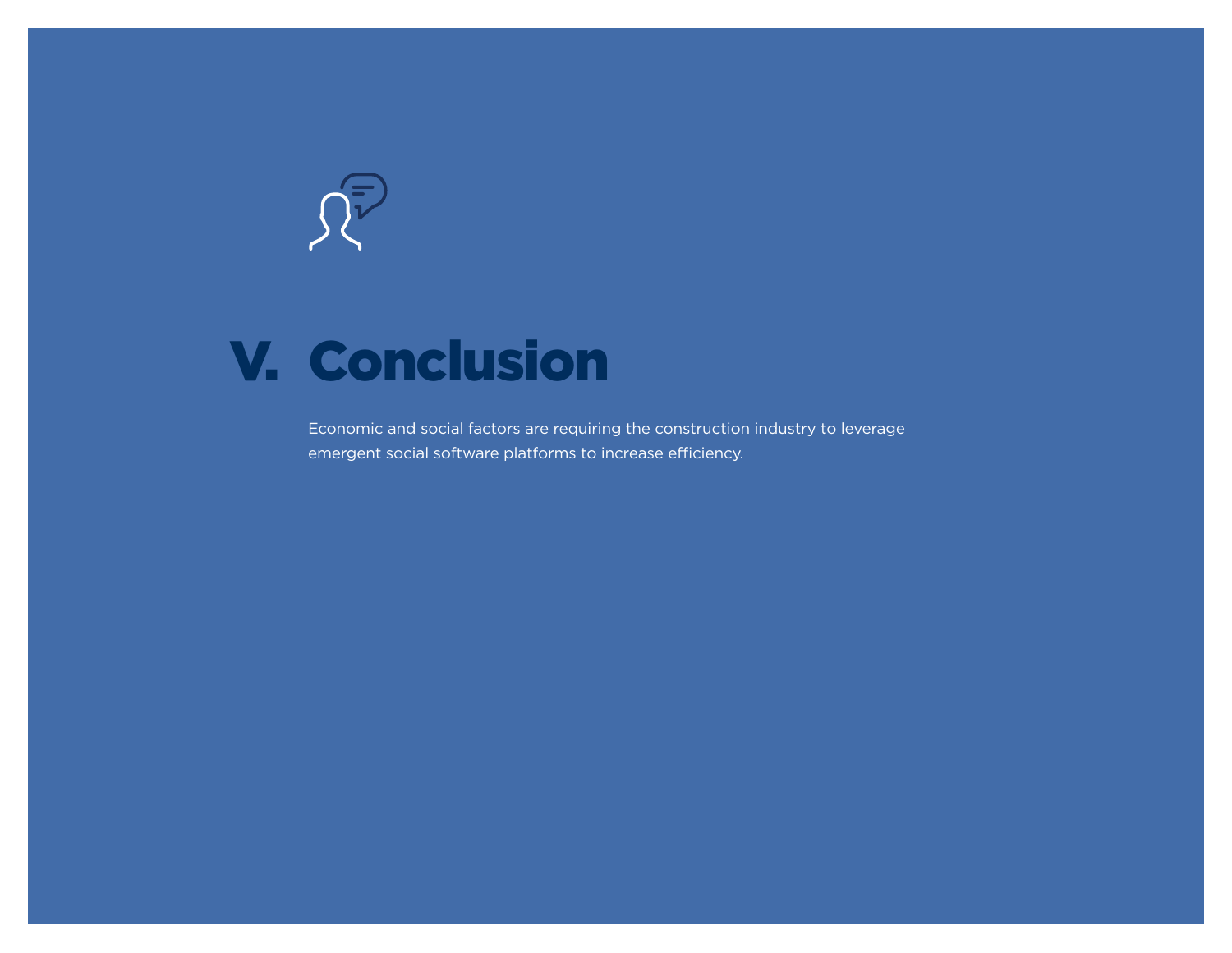### **WE CANNOT CONTINUE TO AFFORD HAVING OUR ELECTRONIC PROCESSES MIMIC THE PAPER WORLD.**

No matter what software platform we use, better questions lead to better answers. We need to focus on leveraging smarter technology alongside better practice to facilitate quicker answers for increased efficiency.